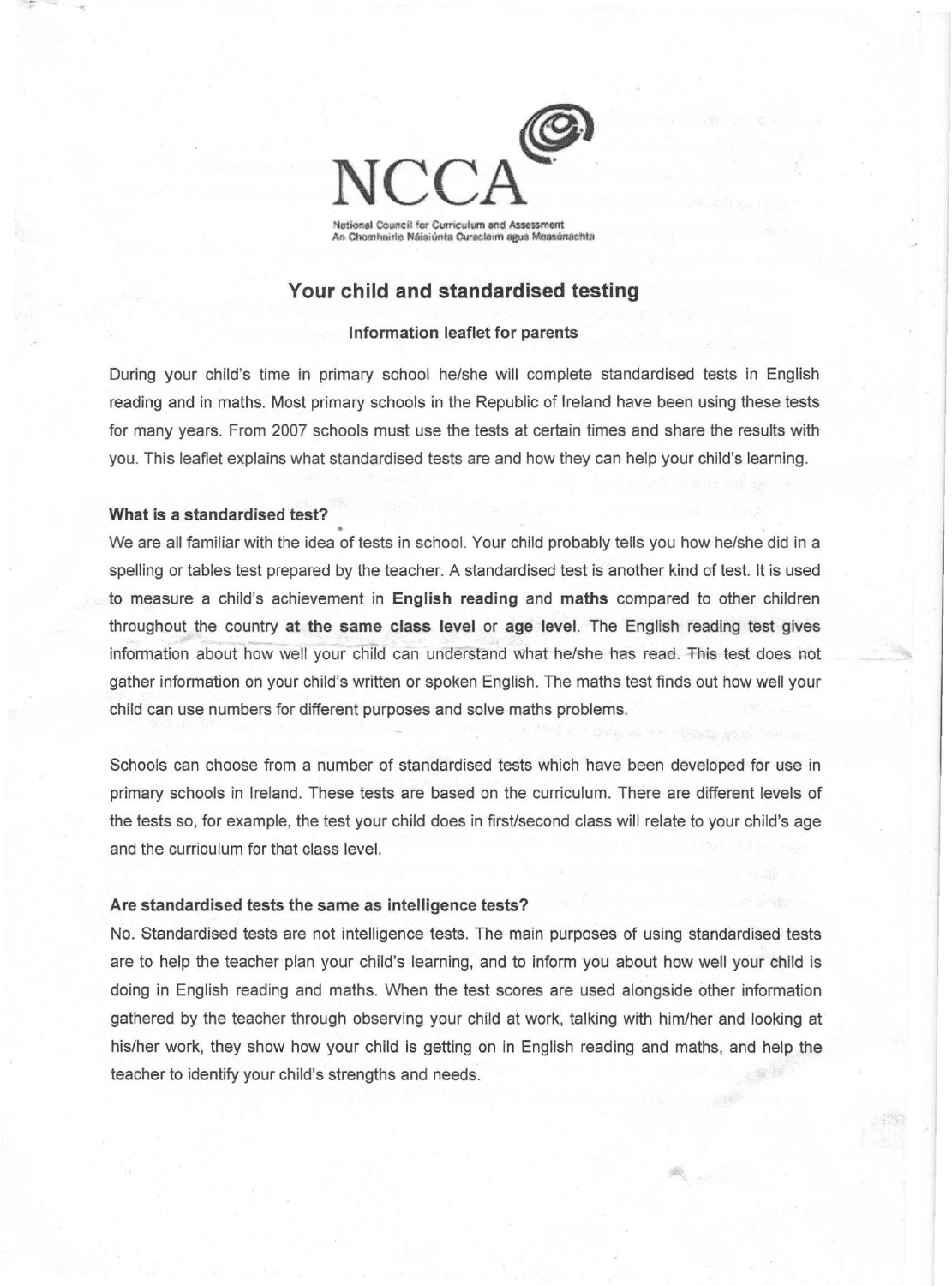## What are standardised tests used for?

Standardised tests are used to

- report to you as a parent on your child's achievement in English reading and maths
- help to find out if your child has learning difficulties in English reading and maths so that the school can put appropriate supports in place
- help to find out if your child is a high achiever in English reading and maths so that appropriate learning experiences can be provided for him/her
- help your child's teacher plan for further learning across the curriculum because your child's achievement in English reading and maths is important for all his/her learning.

## When are standardised tests carried out?

Schools are required to use standardised tests twice during your child's time at primary school:

- at the end of first class OR at the beginning of second class
- AND at the end of fourth class OR at the beginning of fifth class.

Some schools use the tests in other classes too.

### Do all children take standardised tests?

A small number of children might not take the tests. For example, if your child's first language is not English, the teacher may decide that he/she should not take the English reading test. Your child may, however, take the maths test. If your child has a learning or physical disability, the teacher may decide not to give the test but to use a different way to check on your child's progress. In all cases, the teacher will use the information he/she has about your child to decide whether or not your child should take the English reading test and the maths test.

#### Should I help my child prepare for standardised tests?

No. Standardised tests are one source of information about your child's achievement in English reading and maths. The teacher gathers information about your child's learning all the time. Your child will take the standardised tests on a regular school day as part of his/her daily work in the classroom. Indeed, your child may not even realise he/she has taken the tests!

#### How will I know how my child has done on the standardised tests?

Your child's class teacher will share the test results with you, typically at a parent/teacher meeting or in a school report. You will see the results of the tests on your child's school report in first or second class and again in fourth or fifth class depending on when your child takes the tests.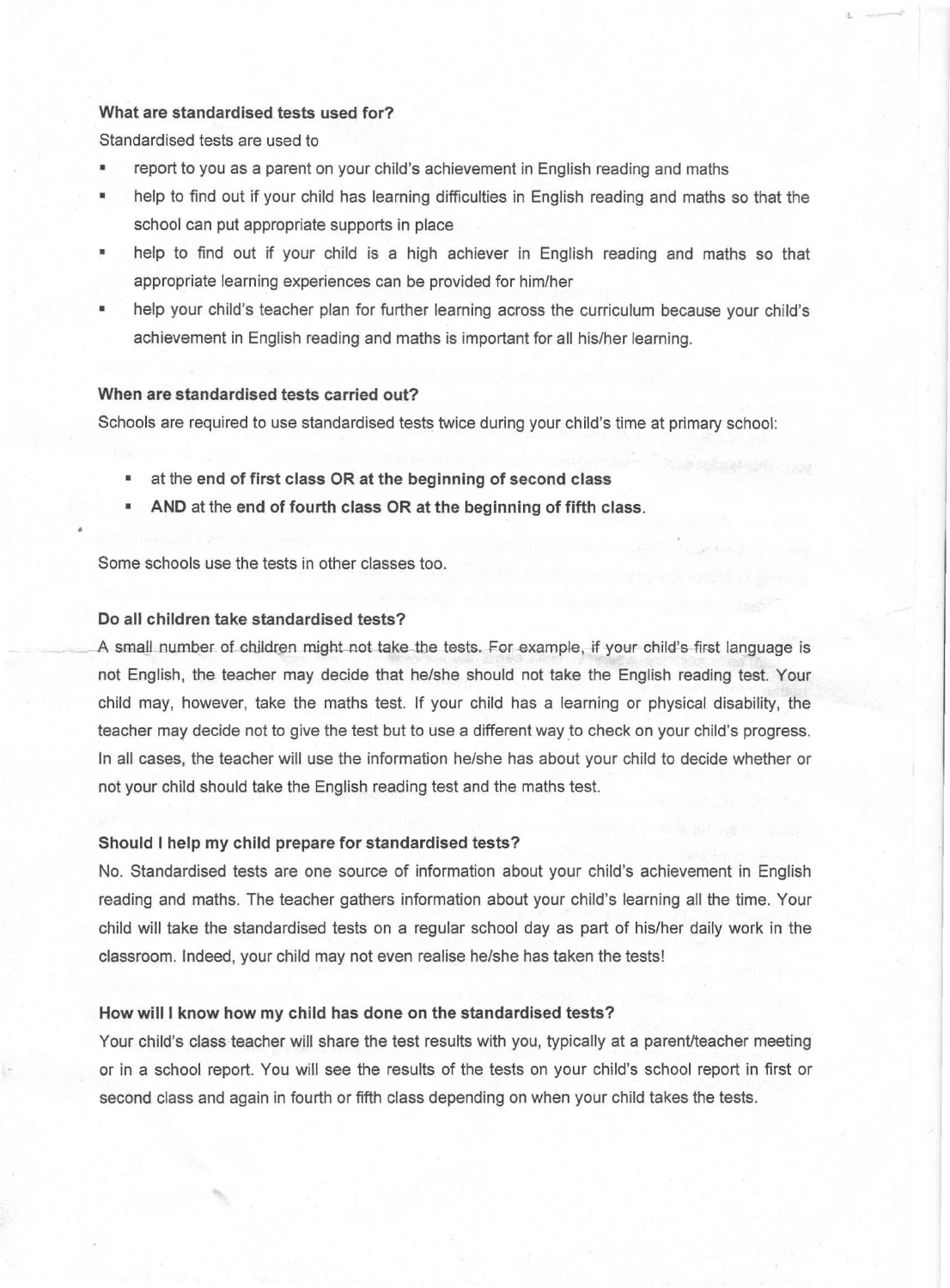## How will I know what the test scores mean?

You will be familiar with hearing your child say he/she got 62% in a maths test or 9 out of 15 in a spelling test. Standardised tests generally use other types of scores. Your child's teacher may tell you how your child did in the test using a standard score.

## *Understanding standard scores*

Standard scores usually go from 55 to 145 with 100 being an average score on a standardised test. The table below describes what the different standard scores tell you about your child's achievement in English reading and maths.

| <b>Standard score</b> | What the score means | Approx. % of children<br>who get this score |
|-----------------------|----------------------|---------------------------------------------|
| 130 and above         | Very high            | 2%                                          |
| 120-129               | High                 | 7%                                          |
| 110-119               | High average         | 16%                                         |
| 90-109                | Average              | 50%                                         |
| 80-89                 | Low average          | 16%                                         |
| 70-79                 | Low                  | 7%                                          |
| Below 70              | Very low             | 2%                                          |

If your child's standard score is between 90 and 109, you will know that his/her performance on the test is average. About half of children in Ireland have standard scores in this range. You can see from the table that there are also standard scores above and below the average.

教養方程

As with other tests your child does in school, his/her result on a standardised test can be affected by how he/she feels on the test day or by worry or excitement about a home or school event. This means that each test result is an indication of your child's achievement in English reading and maths. You play an important role in encouraging and supporting your child no matter what he/she scores on the test.

### If my child's score is low, what does this tell me?

A low standard score (for example, 80) suggests that your child may have difficulties in English reading or maths. One test score by itself does not give a complete picture of your child's learning in English reading or maths. The teacher might decide to gather more information about your child from other tests, as well as his/her observations in class. You too will have additional information from helping your child with homework, and hearing him/her talking about school work. The teacher may ask a colleague called the *learning support* teacher to look at your child's test scores